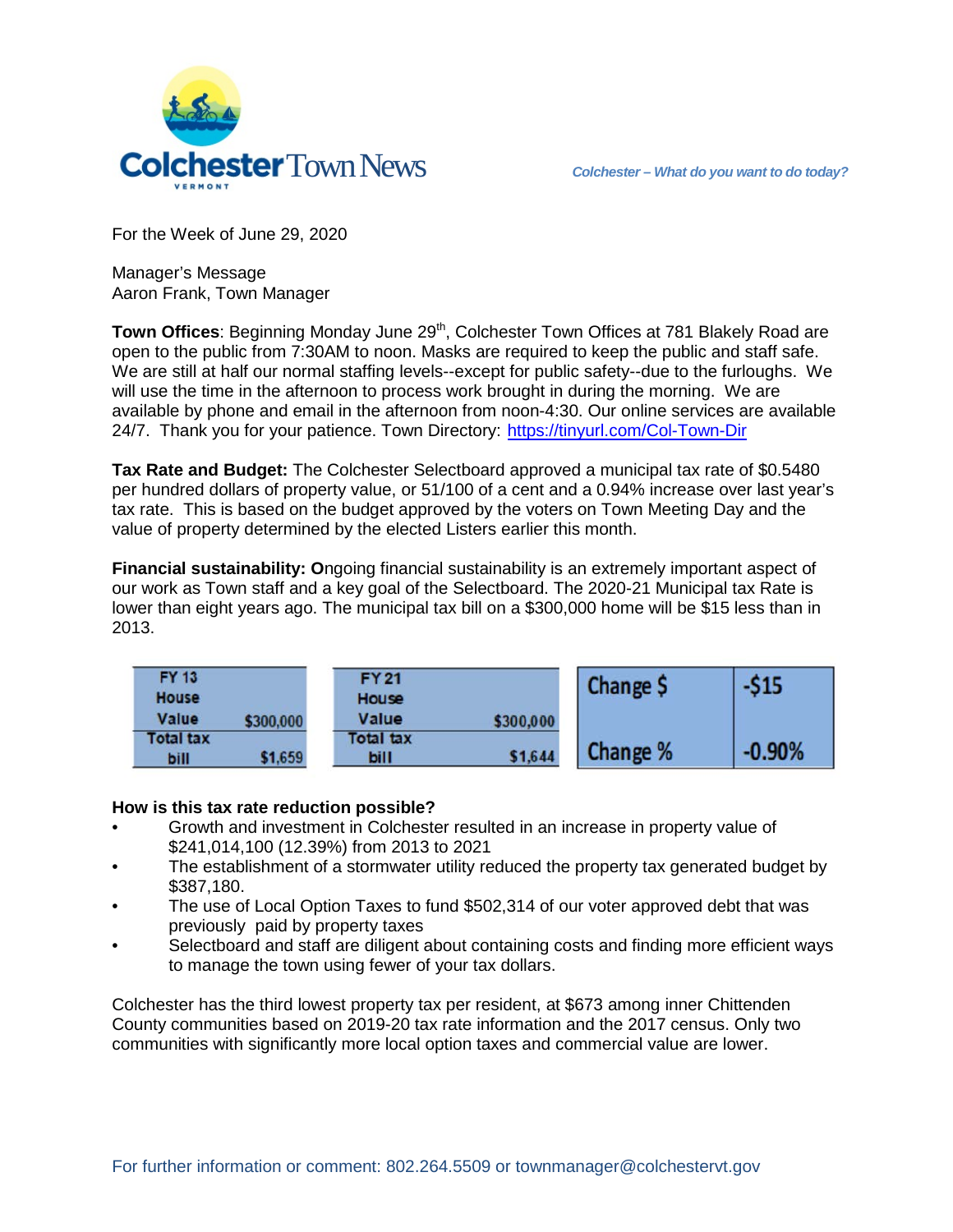

## Comparison - Inner Chittenden County **Property Taxes per resident**

| Average                 | 727       | <b>Buel's Gore</b>                                                        |
|-------------------------|-----------|---------------------------------------------------------------------------|
| Essex Jct.              | \$<br>862 | Charlotte                                                                 |
| So. Burlington          | \$<br>843 | Shelburne<br>St. George<br>Hinesburg<br>Huntington                        |
| Winooski                | \$<br>781 | <b>Burlington</b><br><b>Williston</b><br>Richmond<br><b>Bolton</b>        |
| <b>Burlington</b>       | \$<br>764 | Colchester,<br>Essex<br>Winooski<br><b>Burlington</b><br>Jericho<br>South |
| Colchester (3rd lowest) | \$<br>673 | Westford<br><b>Underhill</b>                                              |
| <b>Essex Town</b>       | \$<br>618 | 'sle<br>Milton<br>South<br>Here                                           |
| Williston               | \$<br>546 | Grand                                                                     |

POPULATION DATA FROM 2017 ACS / census.gov 2019-2020 Tax Rates FROM TOWN LISTER/ASSESSOR'S DATA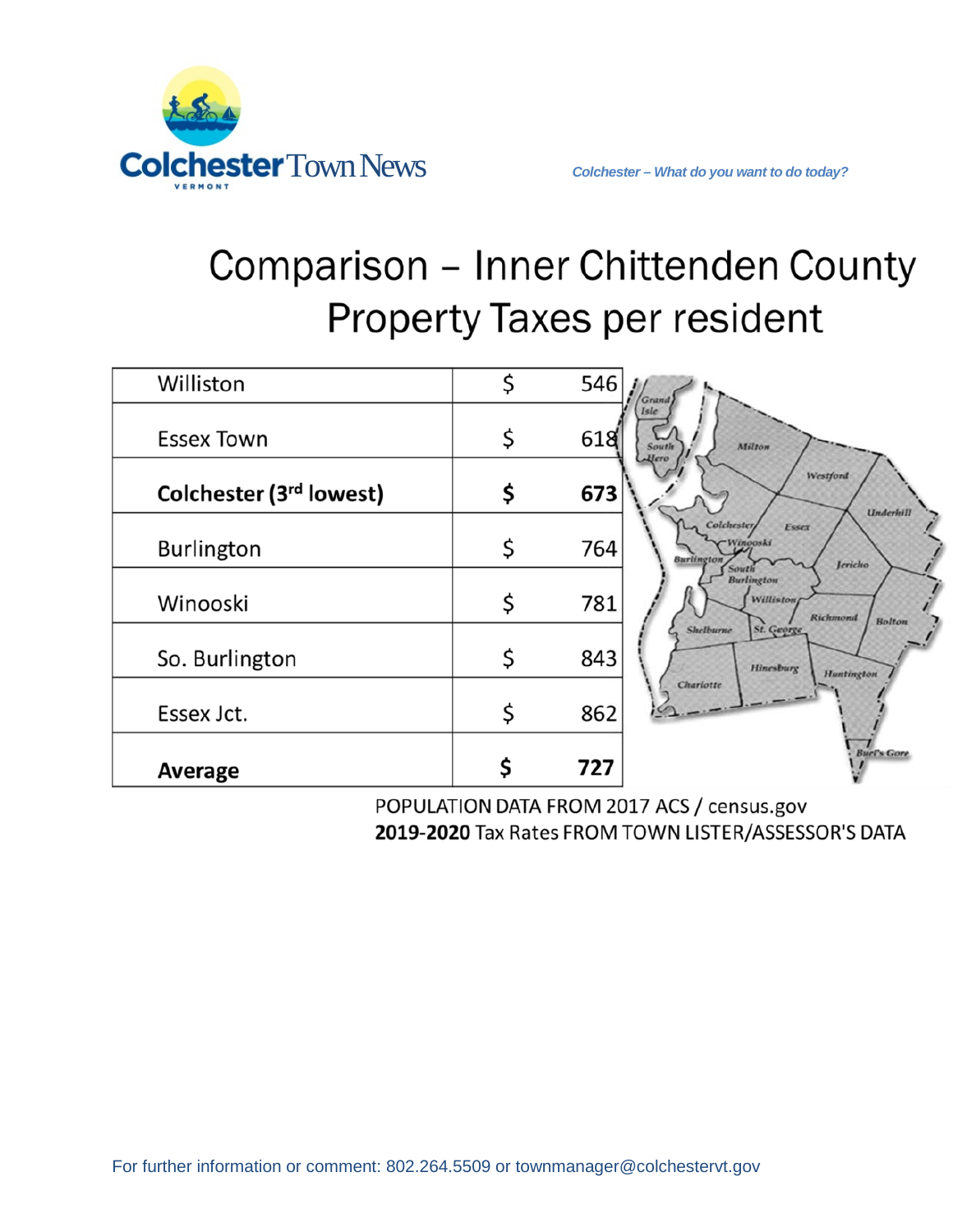



Tax bill on \$300,000 Home = \$1,644

**Budget details:** https://colchestervt.gov/349/Proposed-Budget

## **COVID INFO**

**Vermont Opening:** July 1, upwards of 19-million people in counties throughout the Northeast with low COVID counts can visit without quarantine. That includes parts of New England, New York, Pennsylvania, New Jersey, Ohio, Washington D.C., West Virginia, Virginia, Delaware and Maryland. The travel map will be updated weekly. People must arrive in Vermont by driving themselves to avoid the quarantine. <https://accd.vermont.gov/covid-19/restart/cross-state-travel>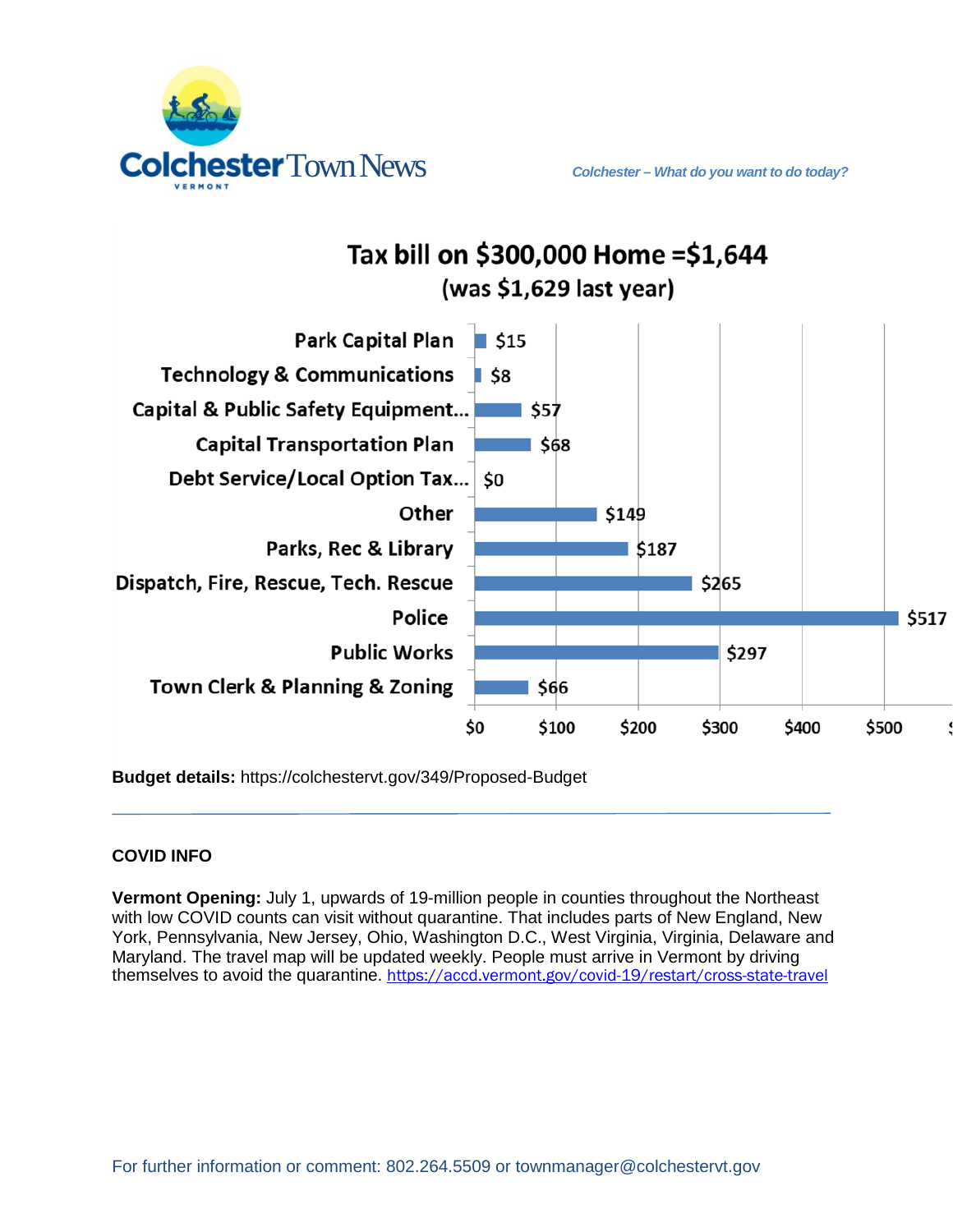



**Tests:** Vermont Health Department is testing for people who do NOT have symptoms. Appointments are available from 9am-3pm through July. Find locations and make an appointment at [humanresources.vermont.gov/popups](https://humanresources.vermont.gov/popups) or call 2-1-1 or 802-828-2828.

**Modeling by State of VT**: Outbreak vs. Community Spread; Other Low Case States; Northern New England Cases; Hospital Beds; Regional and National Data. [https://dfr.vermont.gov/sites/finreg/files/doc\\_library/dfr-covid19-modeling-062620.pdf](https://dfr.vermont.gov/sites/finreg/files/doc_library/dfr-covid19-modeling-062620.pdf)

**Weekly Summary of VT Data:** Cases; Peak; County Data; Testing Rates; Demographics; Existing Conditions; Symptoms; Deaths; Outbreaks; Emergent Care; and Age: <https://www.healthvermont.gov/sites/default/files/documents/pdf/Weekly-Summary-of-Data.pdf>

**People at risk for severe illness**: [https://www.cdc.gov/media/releases/2020/p0625-update](https://www.cdc.gov/media/releases/2020/p0625-update-expands-covid-19.html)[expands-covid-19.html](https://www.cdc.gov/media/releases/2020/p0625-update-expands-covid-19.html)

**Masks help open the economy**: [https://fee.org/articles/voluntarily-wearing-masks-can-save](https://fee.org/articles/voluntarily-wearing-masks-can-save-lives-and-open-the-economy-faster/)[lives-and-open-the-economy-faster/](https://fee.org/articles/voluntarily-wearing-masks-can-save-lives-and-open-the-economy-faster/)

**U.S. record for new cases:** 37,077 reported Thursday 6/25, according to Johns Hopkins University. <https://www.cnn.com/2020/06/25/health/us-coronavirus-thursday/index.html>